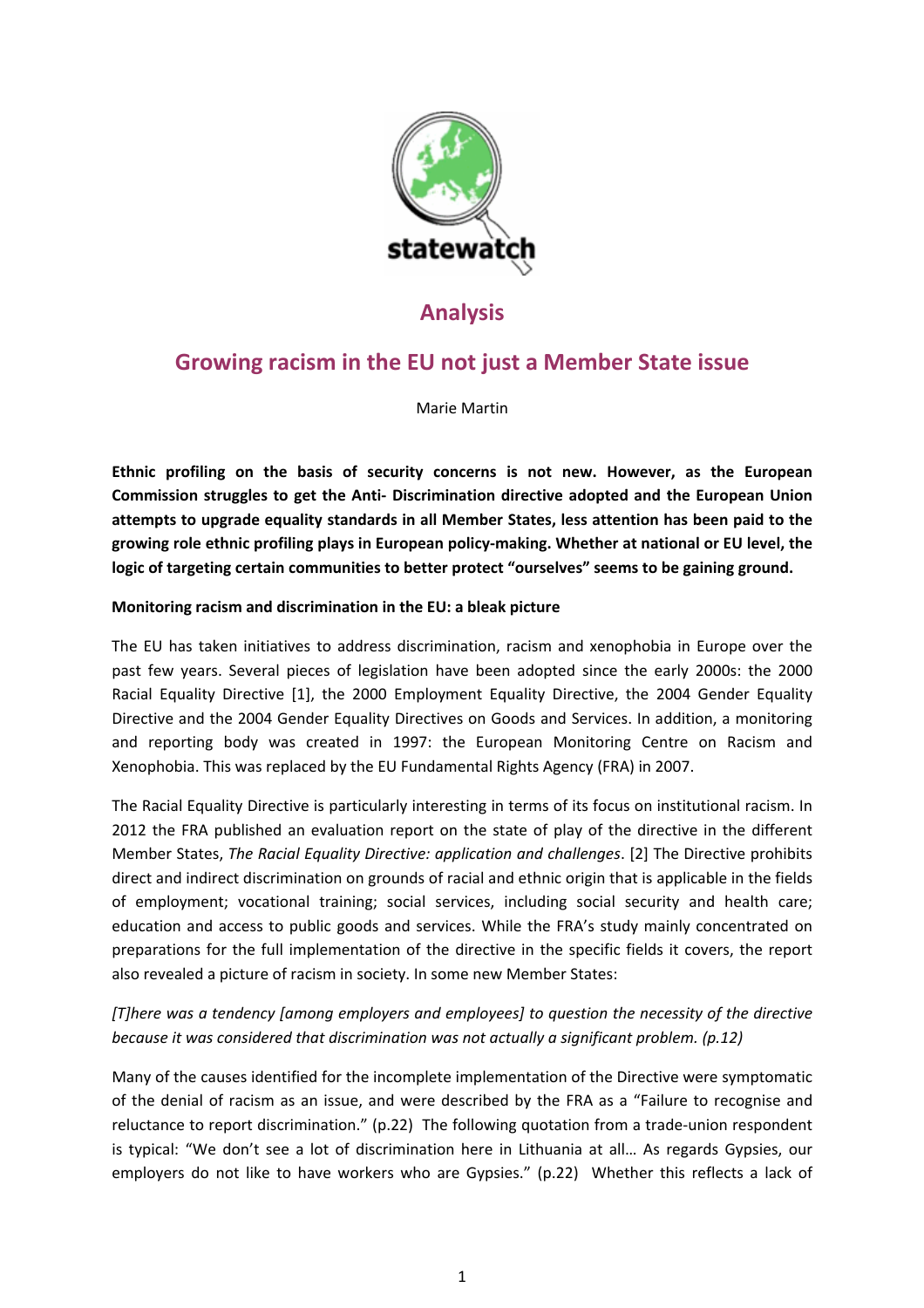awareness of racism or its general acceptance was not established by the study. However, its results reflect a widespread prejudice towards minorities.

In this context, the FRA emphasised the responsibility of law enforcement authorities, and in particular the police, to combat racism and discrimination.

The 2010 FRA report on *Police Stops and Minorities* [3] was based on interviews with over 23,500 immigrant and ethnic minority respondents from across Europe, and it was the first European‐wide study "providing evidence about minorities' experience of policing." The survey found very high levels of police stops among many minority groups in the 12 months preceding the interviews. About 30% of the Roma, North‐African and Sub‐Saharan African respondents had been stopped and an equal number of Roma and North African respondents considered they had been treated disrespectfully or very disrespectfully by the police.(p17)

In Belgium, Germany and France, the percentage of stops of members of minority groups was almost double that of the majority population. Searches were far more extensive when involving minorities, in particular in Belgium, Germany, Spain, France, Italy, Greece and Romania.(p248)

### **When public order and "security" legitimises institutional racism**

Institutional racism and widespread ethnic profiling have often been criticised but are still becoming deeply embedded in police practice. In the UK, the 1999 Macpherson inquiry into the police handling of the racist killing of Stephen Lawrence unveiled disturbing evidence of institutional racism in the police investigation of the murder. [4] Macpherson defined institutional racism as:

*"The collective failure of an organisation to provide an appropriate and professional service to people because of their colour, culture, or ethnic origin. It can be seen or detected in processes, attitudes and behaviour which amount to discrimination through unwitting prejudice, ignorance, thoughtlessness and racist stereotyping which disadvantage minority ethnic people."*

## **Examples of continuing discriminatory practices can be found, for instance, in Britain, France and Germany**

The recent survey carried out by the London School of Economics and *The Guardian* in the wake of the summer 2011 riots in the UK revealed the gap between the police and some communities, with some rioters explaining they were taking part in "anti-police riots." [5] In particular, racial profiling underpinning "stop and search" operations targeting minority groups have been identified as a major cause for people's frustration and mistrust of British police forces. [6] The use of pre-emptive arrest and the disproportionate use of force against minority groups are not new in Britain, and have resulted in many deaths in custody, with a disproportionately high percentage of fatalities from black communities over the past decades. [7] A 2010 analysis of Ministry of Justice crime statistics by Professor Alex Stevens from the University of Kent revealed that black people were six times more likely than white people to be stopped by the police. [8]

Similar cases in France have been documented over several years. A 2012 Human Rights Watch report, *The Root of Humiliation: Abusive Identity Checks in France*, highlighted "abusive identity checks on minority youth" and the disproportionate use of force by the police based on interviews conducted with young people in three major cities, Paris, Lille and Lyon. [9] In 2011 Amnesty's report, *Families of victims of deaths in police custody wait for justice to be done*, documents the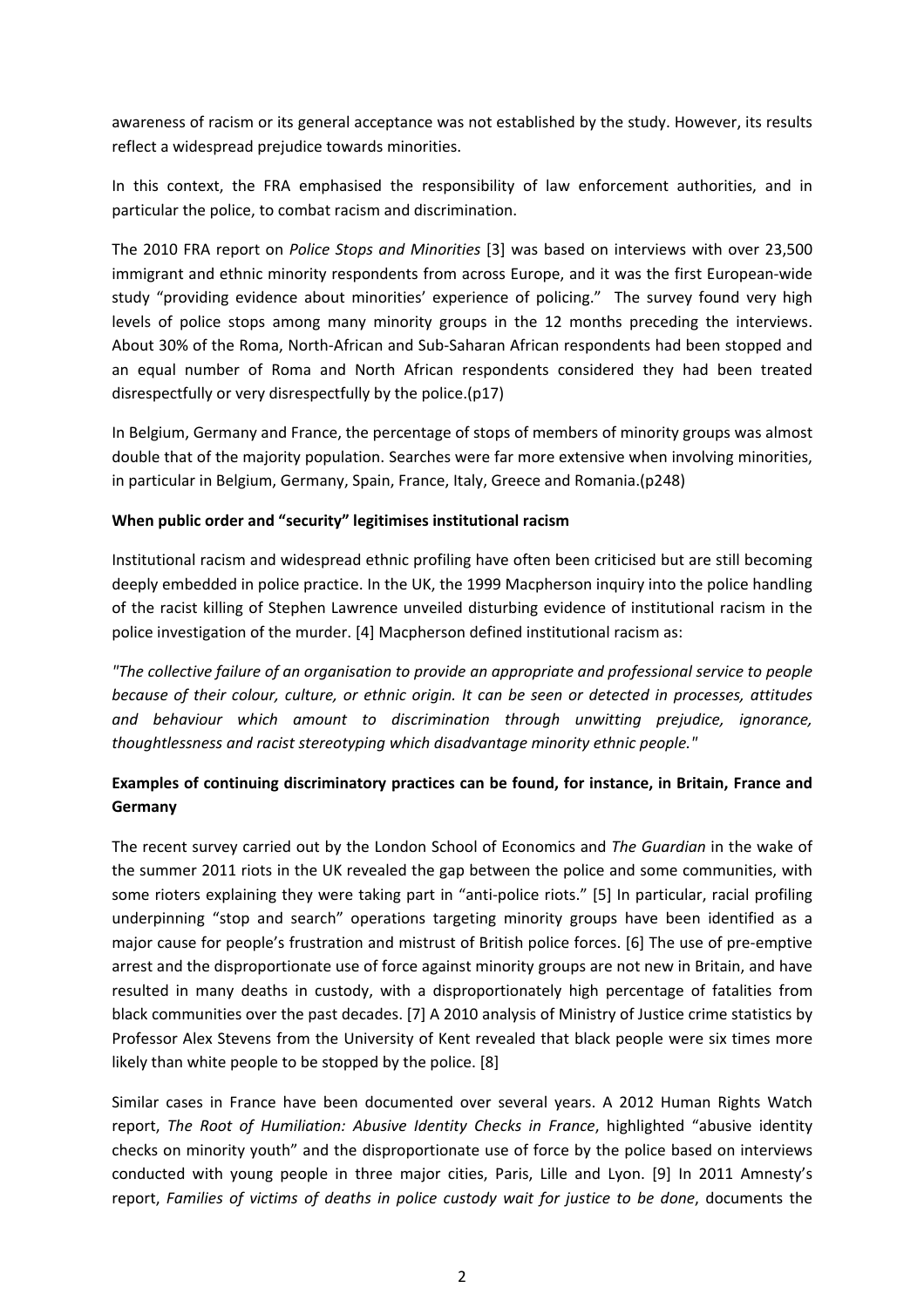cases of five individuals of foreign descent each of whom had been arrested, in some cases arbitrarily, and later died in custody. [10] In January 2012 three policemen were found guilty in one of these cases, but appealed their suspended sentence. Four other officers have been under investigation since 26 March 2012 for manslaughter. [11] According to the website "À toutes les victimes des Etats policiers" ("To the victims of police States") [12], 125 people died at the hands of the French police between 1991 and 2012. Judging from the names on this list, the majority of the victims were of foreign descent and belonged to "ethnic minority groups."

In 2009, a report on *Police and visible minorities: identity checks in Paris*, by the New York Open Society Institute [13] concluded that in France, the "permissive legal framework regulating identity checks facilitates appearance based controls," despite such controls "breaching French law...and European law." People from the Arab and black communities were six times more likely than French nationals to be stopped.

On 11 April 2012, 15 individuals challenged police racism before a French court, with the support of the Open Society Justice Initiative.[14] Each of the applicants had been stopped by the police for no reason, sometimes in an aggressive manner. All believe they were identified by police officers as "foreigners", and therefore potential troublemakers. They have lodged a complaint against the then Minister of Interior, Claude Guéant, accusing him of supporting discriminatory practices against minority groups.

Perhaps the most blatant example of this was the former minister's assertion that the propensity of foreigners to commit crimes was two to three times higher than amongst nationals, (he also omitted to mention that his statistics included irregular stays on the territory.) [15] This is not to mention the French authorities' actions against the Roma community, which were widely reported in the media in summer 2010. The government's actions were officially justified as a reaction to a casino robbery involving a member of the Roma community, Karim Boudouda, and the ensuing shoot‐out in which he was shot dead by the police. A statement issued by the then Immigration Minister Eric Besson and Interior Minister Brice Hortefeux after the tragic event demonised a whole community as constituting a threat to public security. It stated that the "lawlessness that characterises Roma populations that have come from Eastern Europe" was "unacceptable."[16]

In Germany, police officers have received support for conducting racially motivated identity checks. A shocking administrative court ruling in March 2012 authorised federal policemen to check the identity of foreign-looking passengers on train routes thought to carry irregular migrants. [17] This judgment was strongly criticised by human rights organisations, including the German Institute for Human Rights which considers this decision violates fundamental rights. [18] Should the case be dealt with at a federal level, as it may well be given the uproar it has caused, the issue of racial profiling may arise in the wider debate on the reintroduction of internal border controls in the Schengen area which the German government has been in favour of in recent months. [19]

It is worth noting that in all of these cases ethnic‐orientated policing measures were justified by the authorities on "security" grounds.

#### **The EU dimension to ethnic profiling**

In 2007, the European Commission on Racism and Intolerance (ECRI) published a set of recommendations on combatting racism and racial discrimination in policing. [20] Ethic profiling was defined as: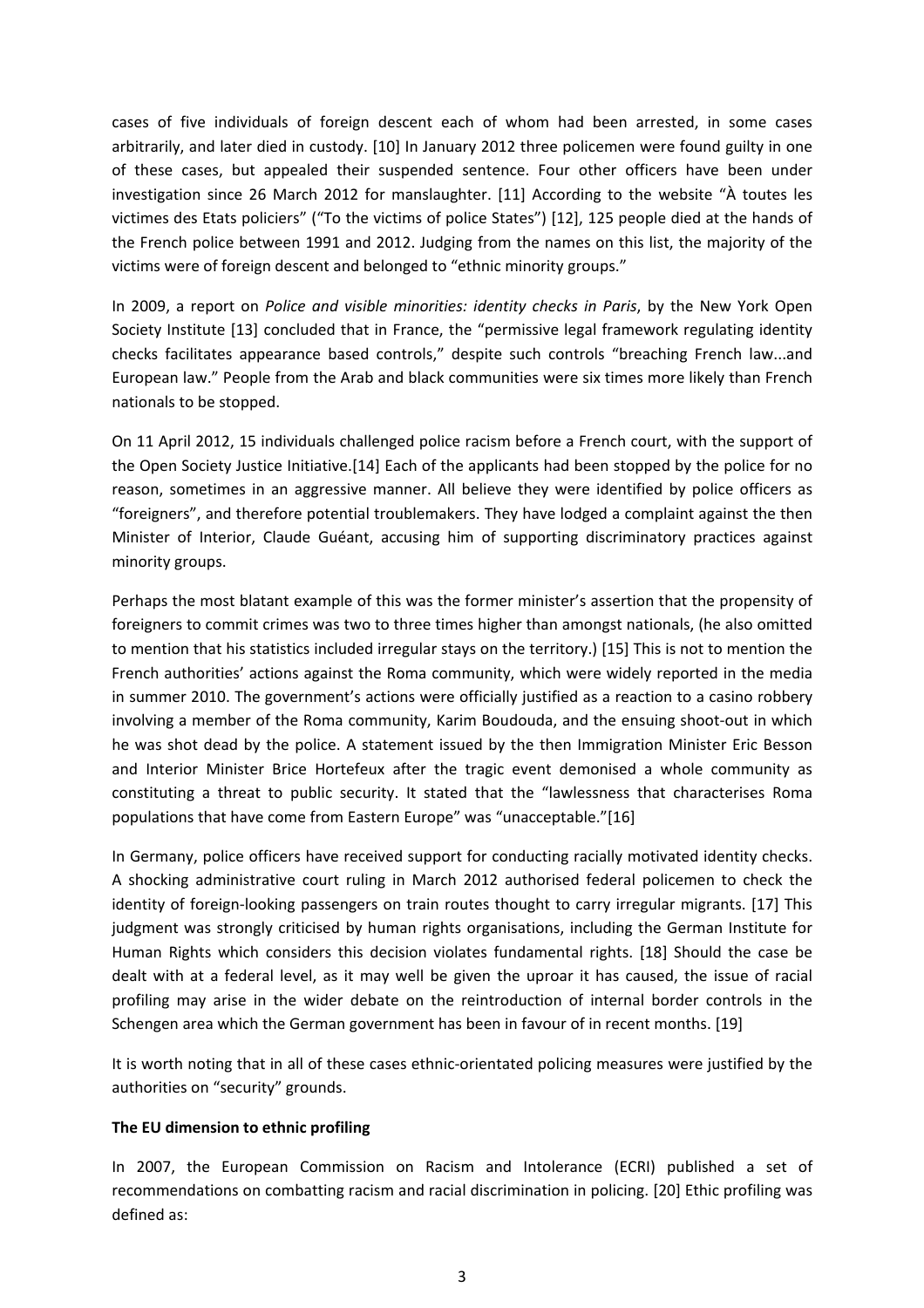*"The use by the police, with no objective and reasonable justification, of grounds such as race, colour, language, religion, nationality or national or ethnic origin in control, surveillance or investigation activities."*

In 2010, the FRA defined ethnic profiling as:

## "A situation where a decision to exercise police powers is based only or mainly on that person's race, *ethnicity or religion." [21]*

We can see here that police racism is condemned by official EU bodies. However, the identification of at risk groups as potential threats to public order seems free from any criticism. The use of security concerns to avoid moral condemnation of what amounts, in reality, to ethnic profiling, is not new. What is new is a growing propensity among EU institutions and agencies to follow this trend.

The recent discussions at a meeting of the EU Law Enforcement Working Party in February 2012 were an opportunity for Europol to *target* Roma and Gypsy communities and to counter the potential threat which itinerant crime represents. [22] The latest Europol *Organised Crime Threat Assessment* report identified the nationality of individuals involved in trafficking activities; while some may argue whether disaggregated data by nationality can be qualified as racial profiling per se, further statements left no doubt about the discriminatory and racist nature of the logic behind such data: "Bulgarian and Romanian (mostly of Roma ethnicity), Nigerian and Chinese groups are probably the most threatening to society as a whole."

In the same vein, the EU's counter-terrorism coordinator expressed interest in collecting information on the North Caucasus diaspora established in EU Member States to investigate its links to terrorist cells based in the North Caucasus. [23] In 2007 Frontex's operation HYDRA officially targeted Chinese irregular migrants. [24]

Racial profiling is encouraged by European authorities, which seem to view its underlying assumptions as tangible and objective facts, despite important methodological and ethical shortcomings. Frontex's latest *Annual Risk Analysis on the Western Balkans* reveals further examples of its use. The Agency presents two waves of asylum applications lodged by Roma people in 2010 and 2011, and concludes that "claiming asylum in the EU is part of Roma overall seasonal strategy for their livelihood." [25] Leaving aside the absence of any similarity between the 2010 and 2011 data that could allow for this assumption, it is worth mentioning that no attention is paid in the report to the situation of the Roma community in the Balkans, on the connection between peaks in asylum applications and forced evictions or persecution in some ex‐Yugoslavian countries.

The Polish Internal Security Agency Counter‐Terrorist Centre's power point presentation to the EU Working Party on Terrorism in November 2011 on the level of radicalisation of the Caucasian community in Poland is a further example. In a peremptory six‐slide presentation illustrated with photographs of young Muslims posing with guns, the argument is made: this community is "not eager to work – relying on social support," is characterised by a "low level of integration and a clan structure" and is "prone to radicalisation." The presentation concludes: "extremely complex picture – terrorist + criminal + intelligence threat." [26]

Racial profiling is being legitimised on the basis that it is meant to identify and counter groups threatening Europe's security. Following the same rhetoric as Member States' labelling specific groups as potentially "at risk" or outcasts and policing them as undesirables, the European Union's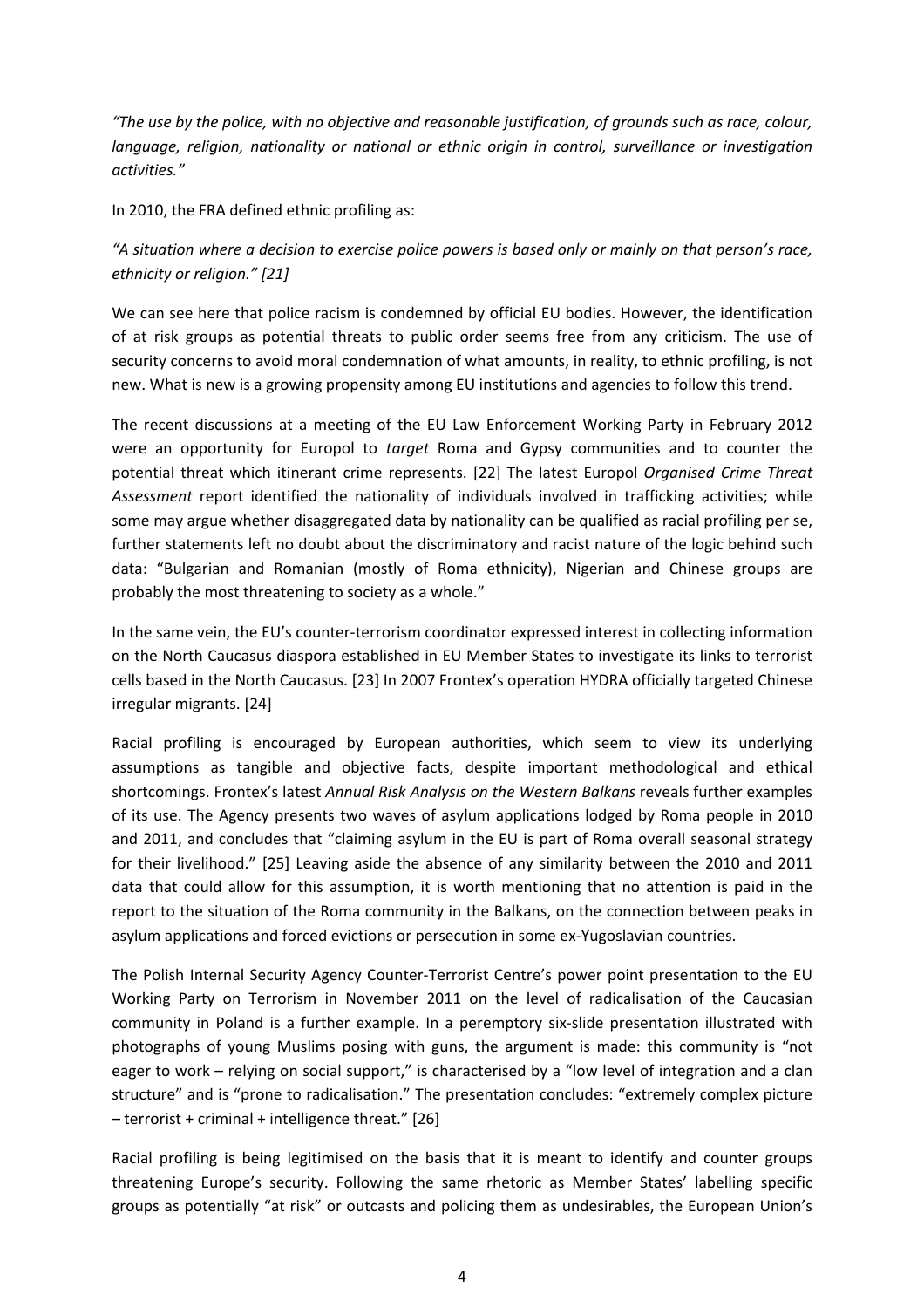agencies have identified specific categories to monitor and - as the EU's counterterrorism coordinator Gilles de Kerchove told a Polish journalist – "collect data" on. [27]

A 2011 report from the Open Society Justice Initiative on Ethnic Profiling confirmed this trend:

*The use of information about religion (or ethnicity, race, or national origin) in assembling a profile is legitimate when linked to solid, timely, and specific intelligence concerning individuals' participation in terrorist activities. But evidence from Europe indicates that police and intelligence agencies are using generalized assumptions about certain religious or ethnic groups' involvement in terrorism, thus crossing the line from legitimate counterterrorism profiling into discriminatory ethnic profiling. [28]*

### **The limits of the Anti‐Discrimination Directive**

In its 2010 report on police stops and minorities mentioned above, the FRA concluded that the practice provided "evidence for critiquing the apparent limitations of past and ongoing interventions to address discrimination and victimisation against minorities, and provide the context against which EC and national legislation, such as the EC 'Race Directive', can be judged with respect to the realities of discrimination and victimisation on the ground." (p.19)

The so-called Anti-Discrimination Directive was initiated in 2008 to address these shortcomings by creating a "horizontal" anti‐discrimination instrument, in particular by including discrimination on grounds of beliefs, religion, age, disability and sexual orientation, which the Racial Equality Directive was not covering.

However, discussions on the forthcoming Anti‐Discrimination Directive have been blocked at Council level since 2009. This is mainly because Member States questioned the necessity of further EU legislation, which is perceived as a challenge to their sovereignty. Meanwhile, discrimination continues.

The 2010 European‐wide FRA report on Equality confirmed the trend which previous studies had already highlighted in some specific member states. Respondents from visibly different minority groups felt more likely to be stopped by the police than white people, a phenomenon confirmed by the European Network Against Racism's (ENAR) latest *Shadow Report*. [29]

The complete denial of ethnic profiling practices and ‐ even more worrying ‐ policies is reflected in the latest outcome of the Council of the EU's discussion on the Anti‐Discrimination Directive in November 2011:

*While emphasising the importance of the fight against discrimination, certain delegations have maintained general reservations, questioning the need for the Commission's proposal, which they see as infringing on national competence for certain issues and as conflicting with the principles of subsidiarity and proportionality. [emphasis added] [30]* 

Why is a new anti-discrimination piece of legislation needed when existing frameworks should be sufficient and national policies are able to address the issue?

An interesting finding in the FRA's study on the Racial Equality Directive [italic] confirms this:

Where there is a lack of awareness or recognition that discrimination is a problem, a society may be *less likely to generate a demand for regulation in this area. [31]*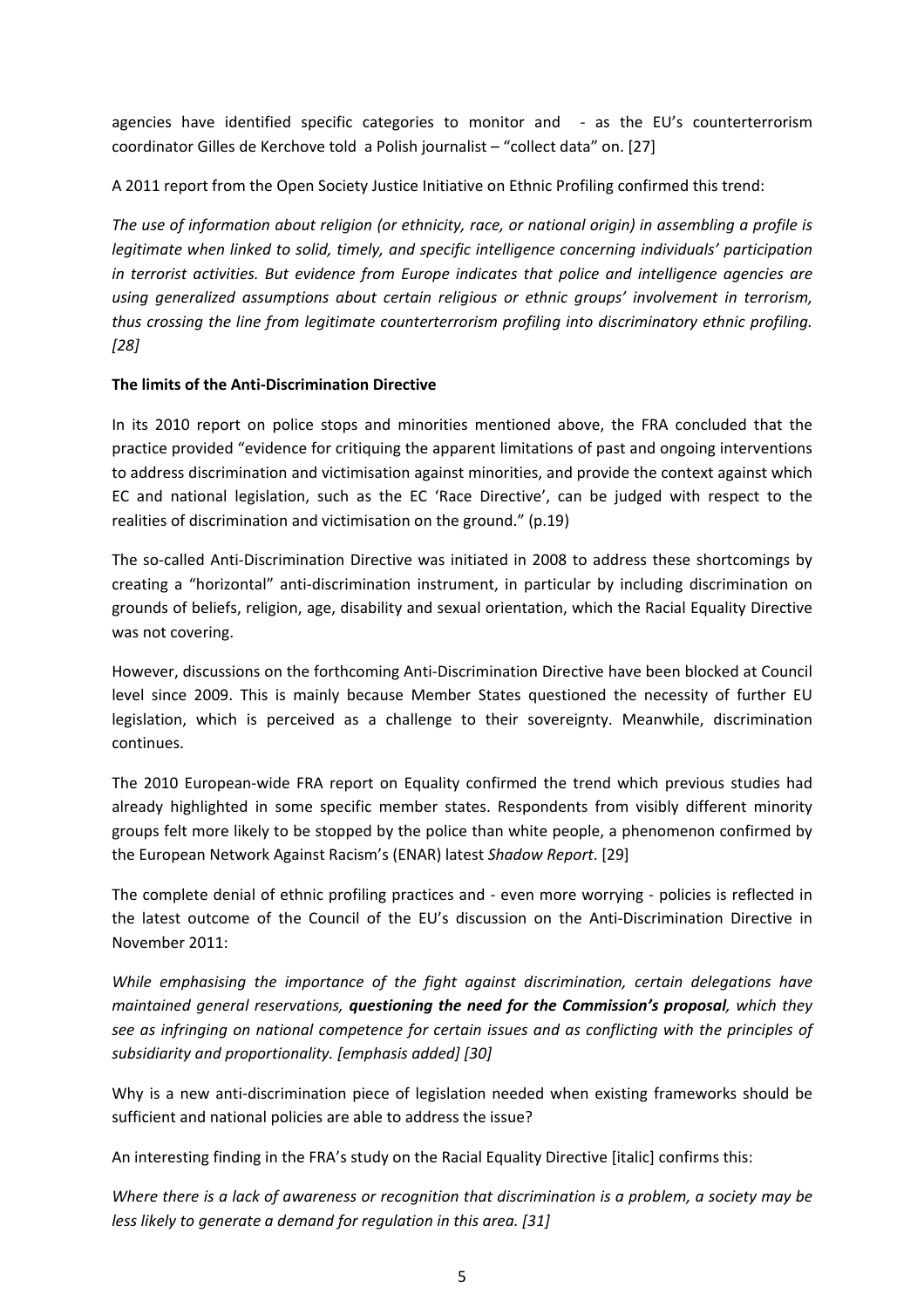However, despite numerous reports by civil society organisations and academics, no mention of institutional racism is made in official EU publications or from the Racial Equality Directive and the Anti‐Discrimination Directive.

In 2005 however, ECRI stated its concern "that the use of racist, anti-Semitic and xenophobic political discourse is no longer confined to extremist political parties, but is increasingly infecting mainstream political parties, at the risk of legitimising and trivialising this type of discourse". [32]

Despite ECRI's repeated concern at the rise of far-right movements in Europe, European authorities remain tight‐lipped when it comes to racial profiling measures advocated in several policy documents. The Anti‐Discrimination Directive, which will be discussed by the Council in June 2012, will not help address the issue, especially given the "blanket exceptions" which were exposed by ENAR as being unjustified. [33]

Article 3(5) of the proposed Directive after a first vote at the European Parliament stated:

*This Directive does not cover differences of treatment based on nationality and is without prejudice to provisions and conditions relating to the entry into and residence of third‐country nationals and stateless persons in the territory of Member States, and to any treatment which arises from the legal status of the third‐country nationals and stateless persons concerned. [34]*

It can be questioned whether in light of Article 3(5) police stops on trains as suggested by a German court, or border checks directed at specific groups following the recommendation of a Frontex report (e.g. Roma coming from the Balkans), would be considered a legal offence. In some cases such reservations may be interpreted as a green light to police third country nationals in a disproportionate manner.

#### As ENAR argues:

*Derogations and exemptions allowed under existing anti‐discrimination legislation have been misused by Member States to evade their obligation to ensure that asylum and immigration laws are neither discriminatory nor have discriminatory effects. It has also been used to evade political commitment to ensure fair treatment of third country nationals, for example regarding access to jobs, social housing criteria, welfare limitations, discretionary controls and detention centres. (p.9)* 

Article 2(8) is of particular concern as it authorises discriminatory measures "laid down in national law which, in a democratic society, are necessary and proportionate for public security, for the maintenance of public order and the prevention of criminal offences, for the protection of health and the protection of the rights and freedoms of others."

Bearing in mind that the notion of "proportionality" was added by the European Parliament and may be rejected by the Council in June 2012 (the expected date for the second reading of the draft), the article as a whole assumes a particular significance in the light of the above-mentioned examples of institutional racism based on security grounds.

#### **Concluding remarks**

James A. Goldston, of the Open Society Justice Initiative, described ethnic profiling as comprising three issues: discrimination, policing and data. In a 2005 essay entitled *Toward A Europe Without Ethnic Profiling*, he warned that: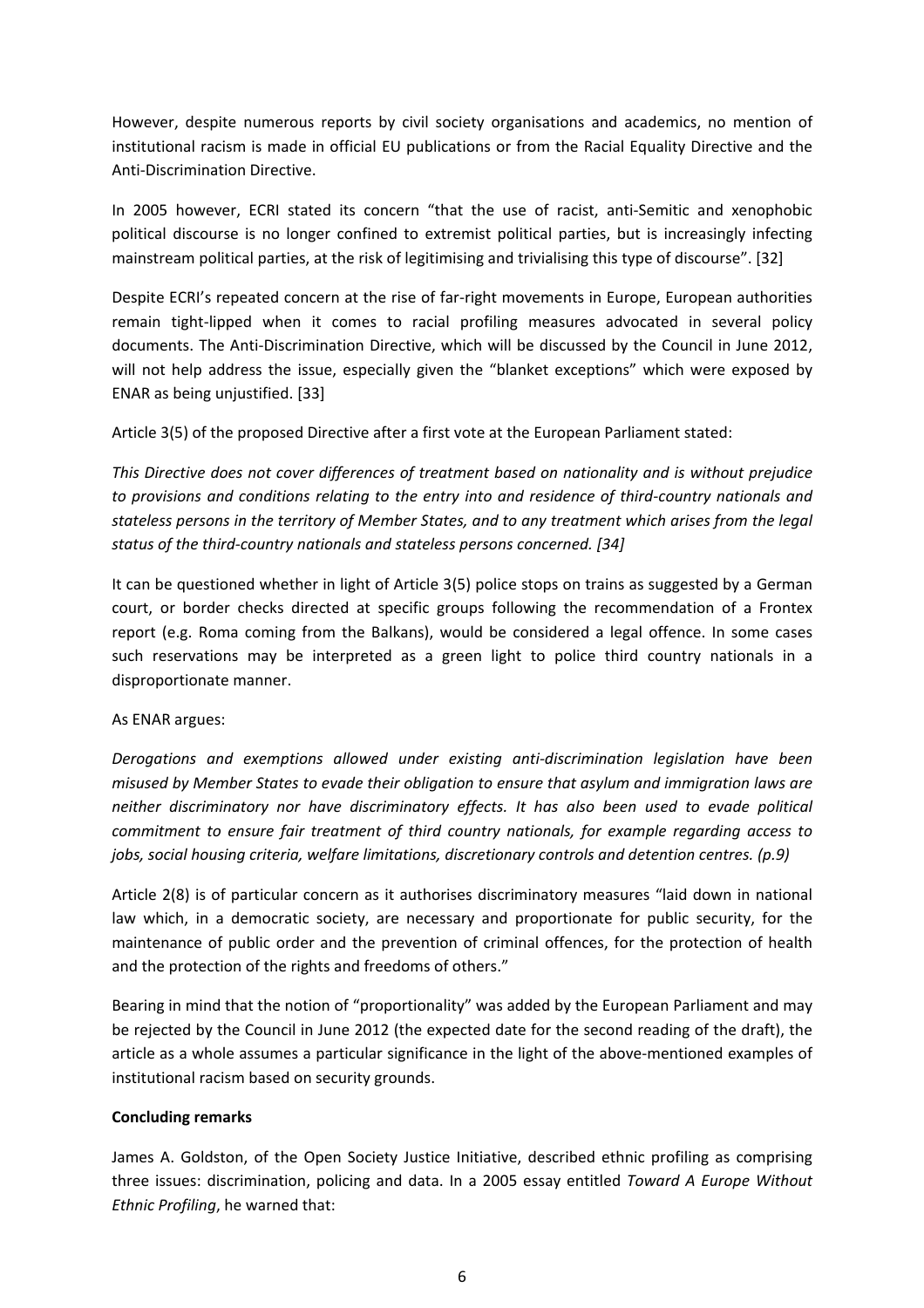*One major challenge in addressing ethnic profiling in Europe is the absence of a Europe‐wide norm which specifically identifies and outlaws the practice [of ethnic profiling]. [35]*

It can be questioned, however, if additional legislation will change what, in reality, has more to do with a political agenda very much influenced by security concerns and the increasing categorisation of populations for the sake of ideologies no better than Huntington's *Clash of Civilizations*. Indeed, the absence of any political moves against ethnic profiling within Europe's institutions contrasts with the willingness to oppose racism and discrimination in specific sectors which mostly fall under national policy making. Law making may not necessarily be the answer.

Beyond overt racism, the current situation in Europe is symptomatic of a mounting acceptance of discriminatory policies amongst EU and national decision makers. There is a real danger that Europe may embrace the 'legal use of racial profiling' (Harcourt, 2011) as some states in the USA already have. [36]

## **Endnotes**

*[1] Council Directive 2000/43/EC of 29 June 2000 implementing the principle of equal treatment between persons irrespective of racial or ethnic origin*

*http://eur‐lex.europa.eu/LexUriServ/LexUriServ.do?uri=CELEX:32000L0043:en:HTML* 

*[2] EU Fundamental Rights Agency (2012) The Racial Equality Directive: application and challenge*

*http://fra.europa.eu/fraWebsite/attachments/FRA‐RED‐synthesis‐report\_EN.pdf* 

*[3]EU Fundamental Rights Agency (2010) Police stop and minorities http://fra.europa.eu/fraWebsite/attachments/EU‐MIDIS‐police.pdf* 

*[4] Home Affairs Committee of the House of Parliament (2009) The Macpherson Report ‐ Ten Years On*

*http://www.publications.parliament.uk/pa/cm200809/cmselect/cmhaff/427/42703.htm* 

*[5] Rioters say anger with police fuelled summer unrest, The Guardian, 5 December 2011, http://www.guardian.co.uk/uk/2011/dec/05/anger‐police‐fuelled‐riots‐study* 

*[6] Scandalous Police Misbehaviour is Nothing New ‐ Something Needs to Change, The Huffington Post, 3 April 2012,*

*http://www.huffingtonpost.co.uk/emanuel‐stoakes/police‐misbehaviour‐outrageous‐police‐ misbeha\_b\_1394269.html?ref=uk* 

*[7] United Families and Friends for an end to deaths in custody http://uffc‐campaigncentral.net/* 

*[8] Black people six times more likely to face drug arrest, The Guardian, 31 October 2010, http://www.guardian.co.uk/society/2010/oct/31/race‐bias‐drug‐arrests‐claim* 

*[9] Human Rights Watch (2012) The Root of Humiliation: Abusive Identity Checks in France http://www.hrw.org/news/2012/01/26/france‐abusive‐identity‐checks‐minority‐youth*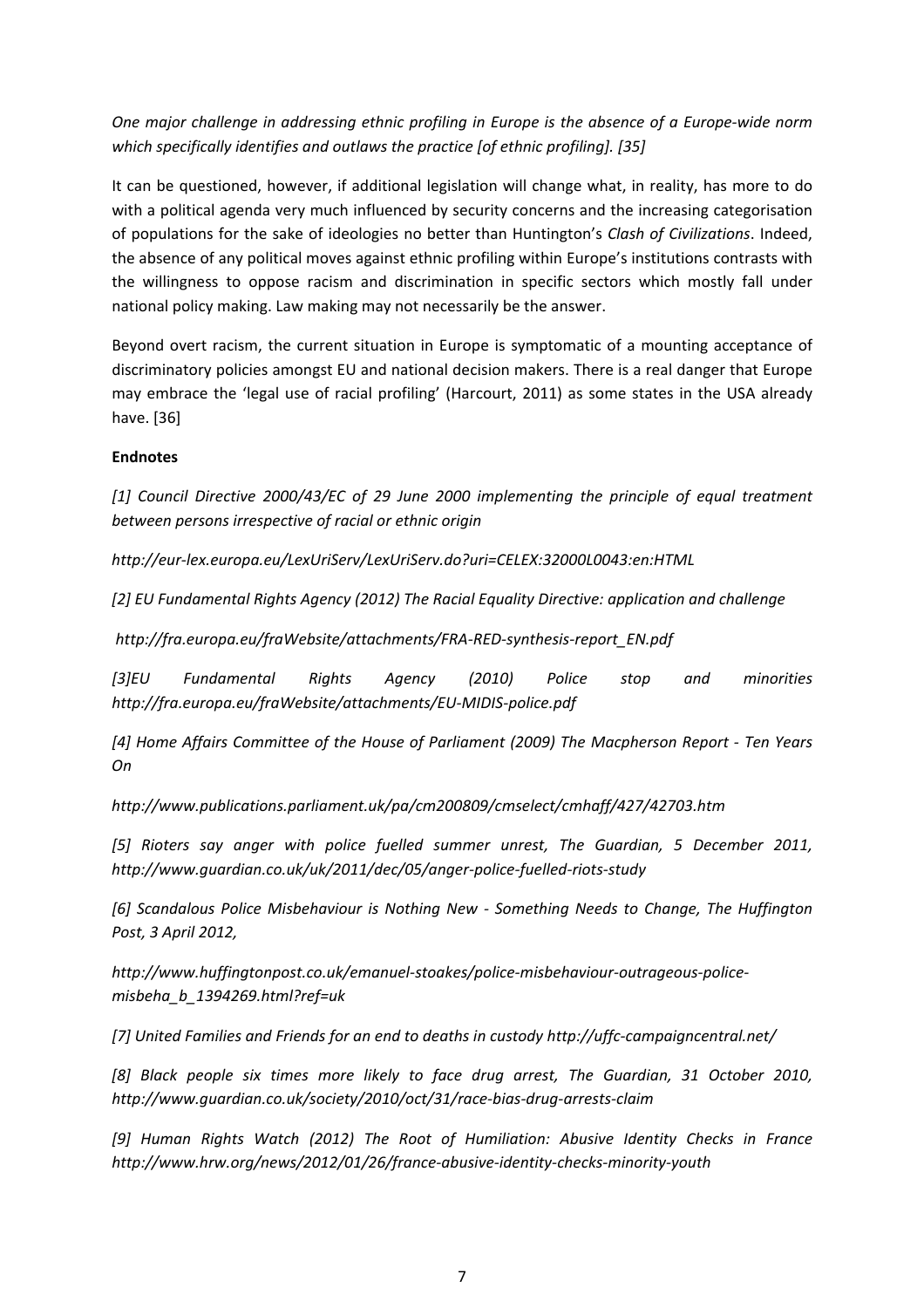*[10] Amnesty International (2011) Families of victims of deaths in police custody wait for justice to be done,*

*http://www.amnesty.org/en/library/asset/EUR21/003/2011/en/8c0091d3‐797c‐44a4‐9ae7‐ 09f65ec727d3/eur210032011en.pdf* 

*[11] Amnesty International, France: No impunity for deaths in custody. Suspended prison sentences for the policemen convicted of Hakim Ajimi's death, press release 28 March 2012*

*http://www.amnesty.org/en/library/asset/EUR21/004/2012/en/9d70e19d‐34c0‐443c‐92e0‐ 4c9975188051/eur210042012en.html* 

*[12] toutes les victimes des Etats policiers*

*http://atouteslesvictimes.samizdat.net/?page\_id=692* 

*[13] Open Society Institute New York (2009) Police et minorités visibles : les contrôles d'identité à Paris*

*http://www.mediapart.fr/files/PoliceContr%C3%B4les.pdf*

*[14] Open Society Justice Initiative, French Police Ethnic Profiling Faces First Court Challenge, press release 11 April 2012,*

*http://www.soros.org/initiatives/justice/news/france‐profiling‐20120405*

*[15] Etrangers et délinquance : fausses évidences statistiques, vraies manipulations politiques, Laurent Mucchielli's blog, Le Monde.fr, 11 January 2012, http://insecurite.blog.lemonde.fr/2012/01/11/etrangers‐et‐delinquance‐fausses‐evidences‐ statistiques‐vraies‐manipulations‐politiques/* 

*[16] Yasha Maccanico (2010) France: Collective expulsions of Roma people undermines EU's founding*

*Principles, Statewatch Analysis, http://www.statewatch.org/analyses/no‐109‐france‐collective‐ expulsions‐of‐roma‐people.pdf* 

*[17] Police get right to stop 'foreign‐looking' travellers, Deutsche Welle, 29 March 2012 http://www.dw.de/dw/article/0,,15846180,00.html* 

*[18] Kontrollen nach Hautfarbe: Deutliche Kritik am Urteil, Tageszeitung, http://www.taz.de/!90513/* 

*[19] Germany and France Seek Reintroduction of Controls, Der Spiegel, 20 April 2012,*

*http://www.spiegel.de/international/europe/0,1518,828676,00.html* 

*[20] European Commission Against Racism and Intolerance (2007) ECRI General Policy Recommendation N° 11on combating racism and racial discrimination on policing,*

*http://www.coe.int/t/dlapil/codexter/Source/ECRI\_Recommendation\_11\_2007\_EN.pdf* 

*[21] Ibid at 3*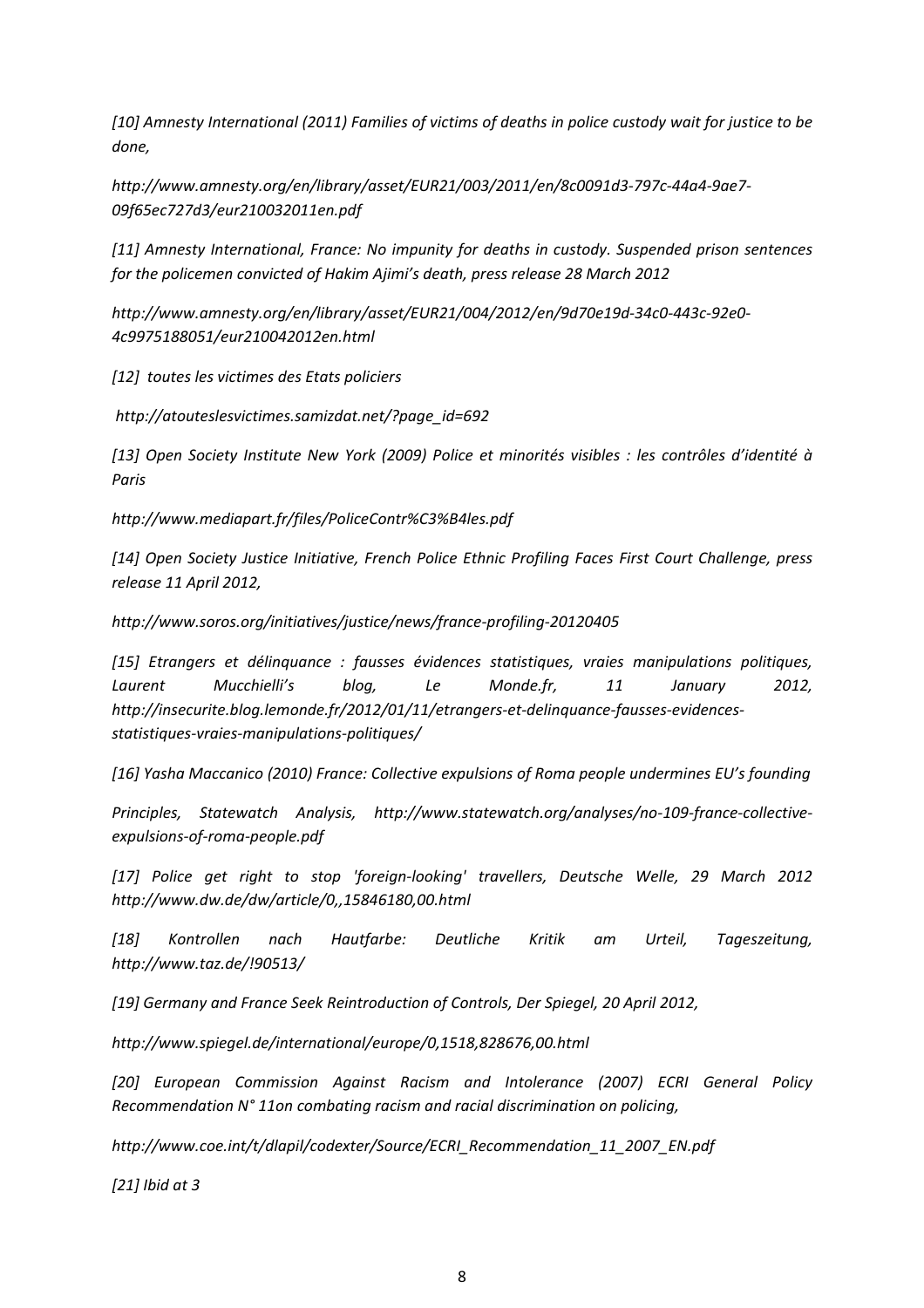*[22] Statewatch (2012) Targeting Roma: How the EU security apparatus is mobilised for the "fight against itinerant crime"*

*http://www.statewatch.org/news/2012/mar/08itinerant‐crime.htm* 

*[23] Question for written answer to the Council, Rule 117, by Fiorello Provera (EFD) Member of the European Parliament, Subject: North Caucasus Diaspora link to terrorism:*

*http://www.europarl.europa.eu/sides/getDoc.do?pubRef=‐//EP//TEXT+WQ+E‐2011*

*009632+0+DOC+XML+V0//EN&language=EN* 

*[24] Frontex, Archive of accomplished operations, HYDRA*

*http://frontex.europa.eu/operations/archive‐of‐accomplished‐operations/12* 

*[25] Frontex (2012) Western Balkans ‐ Annual Risk Analysis http://www.frontex.europa.eu/assets/Publications/Risk\_Analysis/WB\_ARA\_2012.pdf* 

*[26] Polish Internal Security Agency Counter‐Terrorist Centre (21 November 2011) Caucasian community in Poland – level of radicalisation (document partially available to the public)* 

*[27] Ibid at 23*

*[28] Open Society Justice Initiative (2011) Ethnic Profiling, http://www.soros.org/initiatives/justice/articles\_publications/publications/ethnic‐profiling‐* terrorism-20110613/ethnic-profiling-background-paper-for-the-working-party-on-terrorism-*20110601.pdf* 

*[29] European Network Against Racism (2012) Annual Shadow Report http://cms.horus.be/files/99935/MediaArchive/publications/shadow%20report%202010‐ 11/shadowReport\_EN\_final%20LR.pdf* 

*[30] Proposal for a Council Directive on implementing the principle of equal treatment between persons irrespective of religion or belief, disability, age or sexual orientation ‐ Progress Report , 16525/11, 15 November 2011 http://www.europarl.europa.eu/document/activities/cont/201203/20120315ATT40965/20120315A TT40965EN.pdf* 

*[31] Ibid at 2* 

*[32] ECRI Declaration on the use of racist, anti‐Semitic and xenophobic elements in political discourse , 17 March 2005, http://www.coe.int/t/dghl/monitoring/ecri/activities/14‐ Public\_Presentation\_Paris\_2005/Presentation2005\_Paris\_Declaration\_en.asp#TopOfPage* 

*[33] European Network Against Racism (2008) The Exceptions Must Not Become the Rule Preliminary Position and Proposed Amendments of the European Network Against Racism on the Proposal for a Council Directive on implementing the principle of equal treatment between persons irrespective of religion or belief, disability, age or sexual orientation http://cms.horus.be/files/99935/MediaArchive/pdf/ENAR%20Preliminary%20position%20and%20pr oposals%20for%20amendments%20on%20the%20horizontal%20anti‐ discirmination%20Directive%20December%202008.*